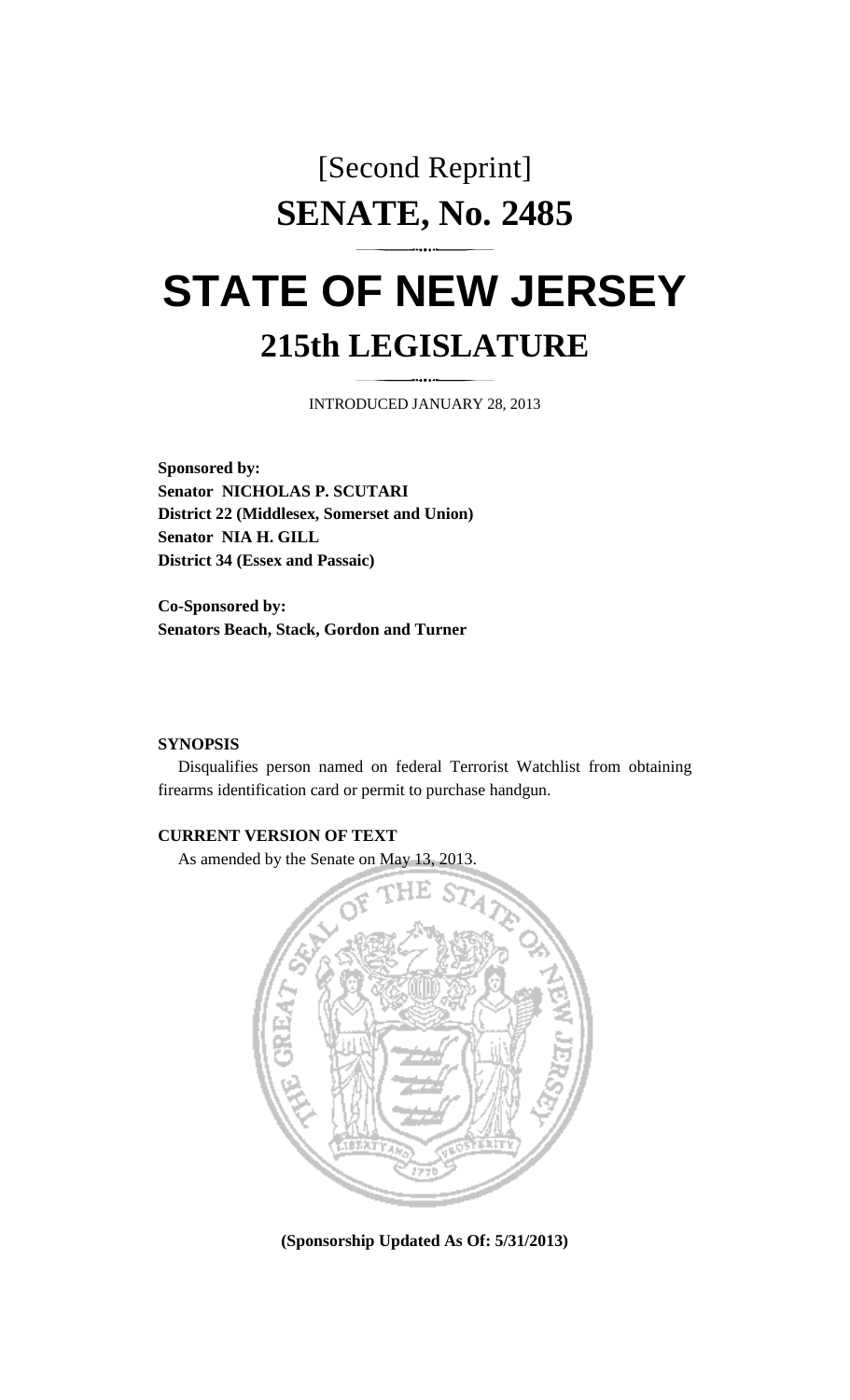1 **AN ACT** concerning firearms and amending N.J.S.2C:58-3.

2

3 **BE IT ENACTED** *by the Senate and General Assembly of the State*  4 *of New Jersey:*

5

6 1. N.J.S.2C:58-3 is amended to read as follows:

7 2C:58-3. a. Permit to purchase a handgun. No person shall sell, 8 give, transfer, assign or otherwise dispose of, nor receive, purchase, 9 or otherwise acquire a handgun unless the purchaser, assignee, 10 donee, receiver or holder is licensed as a dealer under this chapter 11 or has first secured a permit to purchase a handgun as provided by 12 this section.

13 b. Firearms purchaser identification card. No person shall sell, 14 give, transfer, assign or otherwise dispose of nor receive, purchase 15 or otherwise acquire an antique cannon or a rifle or shotgun, other 16 than an antique rifle or shotgun, unless the purchaser, assignee, 17 donee, receiver or holder is licensed as a dealer under this chapter 18 or possesses a valid firearms purchaser identification card, and first 19 exhibits said card to the seller, donor, transferor or assignor, and 20 unless the purchaser, assignee, donee, receiver or holder signs a 21 written certification, on a form prescribed by the superintendent, 22 which shall indicate that he presently complies with the 23 requirements of subsection c. of this section and shall contain his 24 name, address and firearms purchaser identification card number or 25 dealer's registration number. The said certification shall be retained 26 by the seller, as provided in paragraph (4) of subsection a. of 27 N.J.S.2C:58-2, or, in the case of a person who is not a dealer, it may 28 be filed with the chief of police of the municipality in which he 29 resides or with the superintendent.

30 c. Who may obtain. No person of good character and good 31 repute in the community in which he lives, and who is not subject to 32 any of the disabilities set forth in this section or other sections of 33 this chapter, shall be denied a permit to purchase a handgun or a 34 firearms purchaser identification card, except as hereinafter set 35 forth. No handgun purchase permit or firearms purchaser 36 identification card shall be issued:

37 (1) To any person who has been convicted of any crime, or a 38 disorderly persons offense involving an act of domestic violence as 39 defined in section 3 of P.L.1991, c.261 (C.2C:25-19), whether or 40 not armed with or possessing a weapon at the time of such offense;

41 (2) To any drug dependent person as defined in section 2 of 42 P.L.1970, c.226 (C.24:21-2), to any person who is confined for a 43 mental disorder to a hospital, mental institution or sanitarium, or to 44 any person who is presently an habitual drunkard;

 **EXPLANATION – Matter enclosed in bold-faced brackets** [**thus**] **in the above bill is not enacted and is intended to be omitted in the law.** 

**Matter underlined thus is new matter.** 

 **Matter enclosed in superscript numerals has been adopted as follows: 1 Senate SLP committee amendments adopted May 9, 2013.** 

**2 Senate floor amendments adopted May 13, 2013.**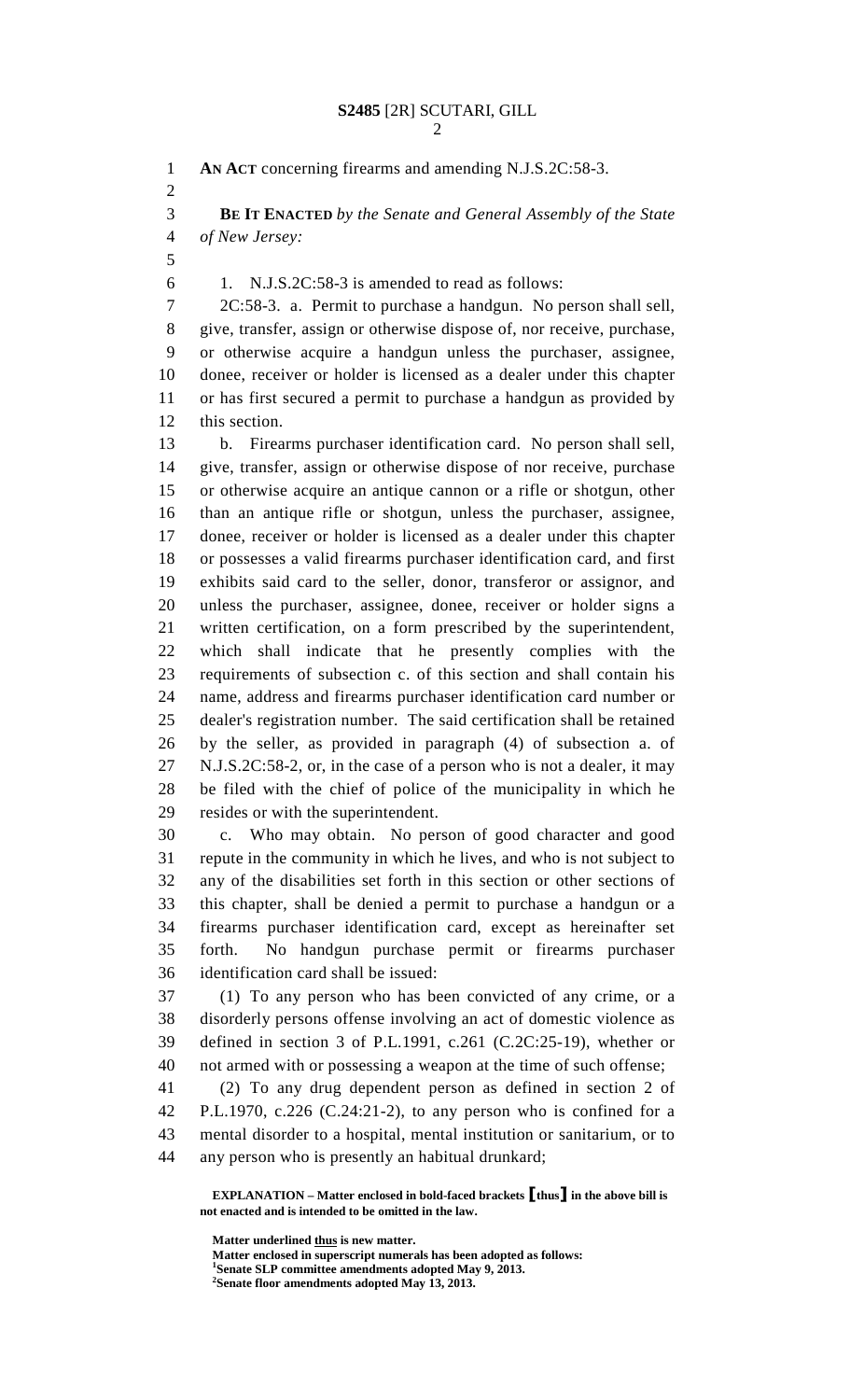3

1 (3) To any person who suffers from a physical defect or disease 2 which would make it unsafe for him to handle firearms, to any 3 person who has ever been confined for a mental disorder, or to any 4 alcoholic unless any of the foregoing persons produces a certificate 5 of a medical doctor or psychiatrist licensed in New Jersey, or other 6 satisfactory proof, that he is no longer suffering from that particular 7 disability in such a manner that would interfere with or handicap 8 him in the handling of firearms; to any person who knowingly 9 falsifies any information on the application form for a handgun 10 purchase permit or firearms purchaser identification card;

11 (4) To any person under the age of 18 years for a firearms 12 purchaser identification card and to any person under the age of 21 13 years for a permit to purchase a handgun;

14 (5) To any person where the issuance would not be in the 15 interest of the public health, safety or welfare  ${}^{2}$ [ $\frac{1}{\cdot}$  In determining 16 whether the issuance of a handgun purchase permit or firearms 17 purchaser identification card is in the interest of the public health, 18 safety or welfare the chief of police of an organized full-time police 19 department of the municipality where the applicant resides or the 20 superintendent may consider whether a criminal history background 21 check revealed that the applicant was named on the consolidated 22 Terrorist Watchlist maintained by the Terrorist Screening Center 23 administered by the Federal Bureau of Investigation, and whether 24 the applicant's inclusion on the list, when considered with other 25 information provided by the applicant, would justify denying a 26 permit to purchase a handgun or a firearms purchaser identification 27 card to the applicant<sup>1</sup>]<sup>2</sup>;

28 (6) To any person who is subject to a restraining order issued 29 pursuant to the "Prevention of Domestic Violence Act of 1991," 30 P.L.1991, c.261 (C.2C:25-17 et seq.) prohibiting the person from 31 possessing any firearm;

32 (7) To any person who as a juvenile was adjudicated delinquent 33 for an offense which, if committed by an adult, would constitute a 34 crime and the offense involved the unlawful use or possession of a 35 weapon, explosive or destructive device or is enumerated in 36 subsection d. of section 2 of P.L.1997, c.117 (C.2C:43-7.2); [or]

37 (8) To any person whose firearm is seized pursuant to the 38 "Prevention of Domestic Violence Act of 1991," P.L.1991, c.261 39 (C.2C:25-17 et seq.) and whose firearm has not been returned; or

40  $(9)$  To any person named on  $\int$ [the consolidated Terrorist] 41 Watchlist maintained by Terrorist Screening Center administed by 42 the Federal Bureau of Investigation  $\int_{a}^{2}$  [a No-Fly List administered 43 by the United States Transportation Security Administration 44 pursuant to 49 U.S.C. s.  $44903(j)(2)(C)^{1}$  the consolidated Terrorist 45 Watchlist maintained by Terrorist Screening Center administered by 46 the Federal Bureau of Investigation<sup>2</sup>.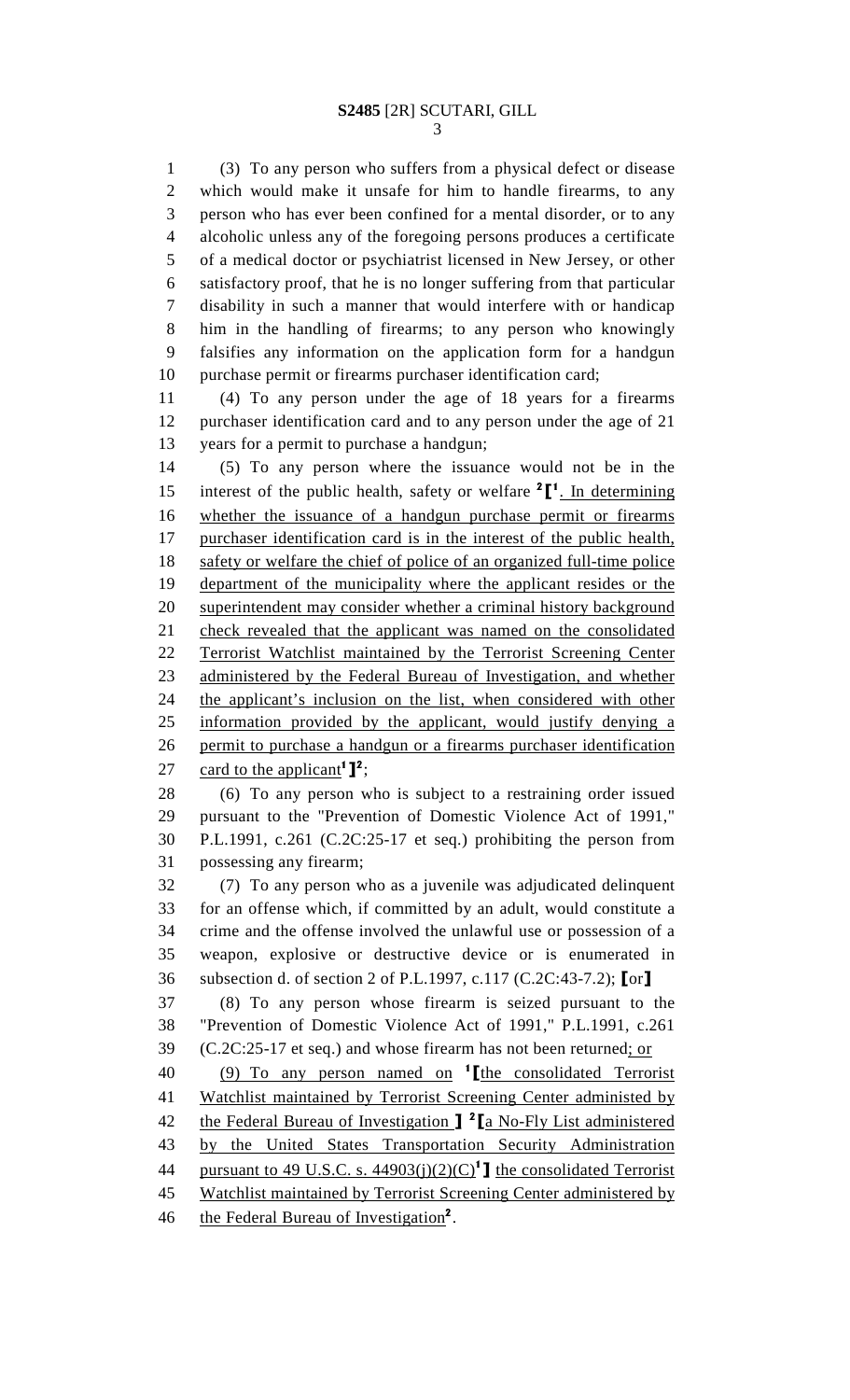1 d. Issuance. The chief of police of an organized full-time 2 police department of the municipality where the applicant resides or 3 the superintendent, in all other cases, shall upon application, issue 4 to any person qualified under the provisions of subsection c. of this 5 section a permit to purchase a handgun or a firearms purchaser 6 identification card.

7 Any person aggrieved by the denial of a permit or identification 8 card may request a hearing in the Superior Court of the county in 9 which he resides if he is a resident of New Jersey or in the Superior 10 Court of the county in which his application was filed if he is a 11 nonresident. The request for a hearing shall be made in writing 12 within 30 days of the denial of the application for a permit or 13 identification card. The applicant shall serve a copy of his request 14 for a hearing upon the chief of police of the municipality in which 15 he resides, if he is a resident of New Jersey, and upon the 16 superintendent in all cases. The hearing shall be held and a record 17 made thereof within 30 days of the receipt of the application for 18 such hearing by the judge of the Superior Court. No formal 19 pleading and no filing fee shall be required as a preliminary to such 20 hearing. Appeals from the results of such hearing shall be in 21 accordance with law.

22 e. Applications. Applications for permits to purchase a 23 handgun and for firearms purchaser identification cards shall be in 24 the form prescribed by the superintendent and shall set forth the 25 name, residence, place of business, age, date of birth, occupation, 26 sex and physical description, including distinguishing physical 27 characteristics, if any, of the applicant, and shall state whether the 28 applicant is a citizen, whether he is an alcoholic, habitual drunkard, 29 drug dependent person as defined in section 2 of P.L.1970, c.226 30 (C.24:21-2), whether he has ever been confined or committed to a 31 mental institution or hospital for treatment or observation of a 32 mental or psychiatric condition on a temporary, interim or 33 permanent basis, giving the name and location of the institution or 34 hospital and the dates of such confinement or commitment, whether 35 he has been attended, treated or observed by any doctor or 36 psychiatrist or at any hospital or mental institution on an inpatient 37 or outpatient basis for any mental or psychiatric condition, giving 38 the name and location of the doctor, psychiatrist, hospital or 39 institution and the dates of such occurrence, whether he presently or 40 ever has been a member of any organization which advocates or 41 approves the commission of acts of force and violence to overthrow 42 the Government of the United States or of this State, or which seeks 43 to deny others their rights under the Constitution of either the 44 United States or the State of New Jersey, whether he has ever been 45 convicted of a crime or disorderly persons offense, whether the 46 person is subject to a restraining order issued pursuant to the 47 "Prevention of Domestic Violence Act of 1991," P.L.1991, c.261 48 (C.2C:25-17 et seq.) prohibiting the person from possessing any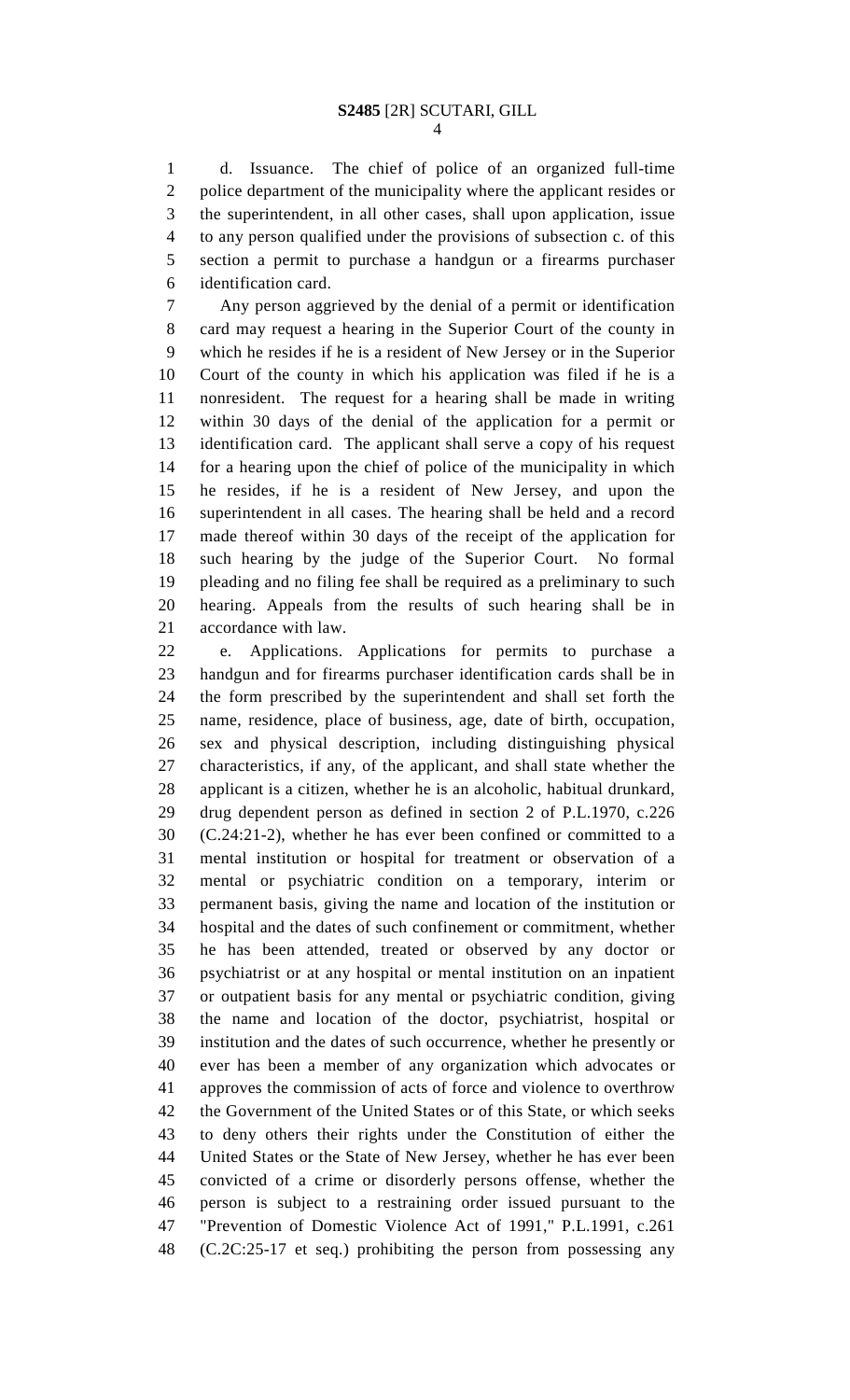5

1 firearm, and such other information as the superintendent shall 2 deem necessary for the proper enforcement of this chapter. For the 3 purpose of complying with this subsection, the applicant shall 4 waive any statutory or other right of confidentiality relating to 5 institutional confinement. The application shall be signed by the 6 applicant and shall contain as references the names and addresses of 7 two reputable citizens personally acquainted with him.

8 Application blanks shall be obtainable from the superintendent, 9 from any other officer authorized to grant such permit or 10 identification card, and from licensed retail dealers.

11 The chief police officer or the superintendent shall obtain the 12 fingerprints of the applicant and shall have them compared with any 13 and all records of fingerprints in the municipality and county in 14 which the applicant resides and also the records of the State Bureau 15 of Identification and the Federal Bureau of Investigation, provided 16 that an applicant for a handgun purchase permit who possesses a 17 valid firearms purchaser identification card, or who has previously 18 obtained a handgun purchase permit from the same licensing 19 authority for which he was previously fingerprinted, and who 20 provides other reasonably satisfactory proof of his identity, need not 21 be fingerprinted again; however, the chief police officer or the 22 superintendent shall proceed to investigate the application to 23 determine whether or not the applicant has become subject to any of 24 the disabilities set forth in this chapter.

25 f. Granting of permit or identification card; fee; term; renewal; 26 revocation. The application for the permit to purchase a handgun 27 together with a fee of \$2, or the application for the firearms 28 purchaser identification card together with a fee of \$5, shall be 29 delivered or forwarded to the licensing authority who shall 30 investigate the same and, unless good cause for the denial thereof 31 appears, shall grant the permit or the identification card, or both, if 32 application has been made therefor, within 30 days from the date of 33 receipt of the application for residents of this State and within 45 34 days for nonresident applicants. A permit to purchase a handgun 35 shall be valid for a period of 90 days from the date of issuance and 36 may be renewed by the issuing authority for good cause for an 37 additional 90 days. A firearms purchaser identification card shall 38 be valid until such time as the holder becomes subject to any of the 39 disabilities set forth in subsection c. of this section, whereupon the 40 card shall be void and shall be returned within five days by the 41 holder to the superintendent, who shall then advise the licensing 42 authority. Failure of the holder to return the firearms purchaser 43 identification card to the superintendent within the said five days 44 shall be an offense under subsection a. of N.J.S.2C:39-10. Any 45 firearms purchaser identification card may be revoked by the 46 Superior Court of the county wherein the card was issued, after 47 hearing upon notice, upon a finding that the holder thereof no 48 longer qualifies for the issuance of such permit. The county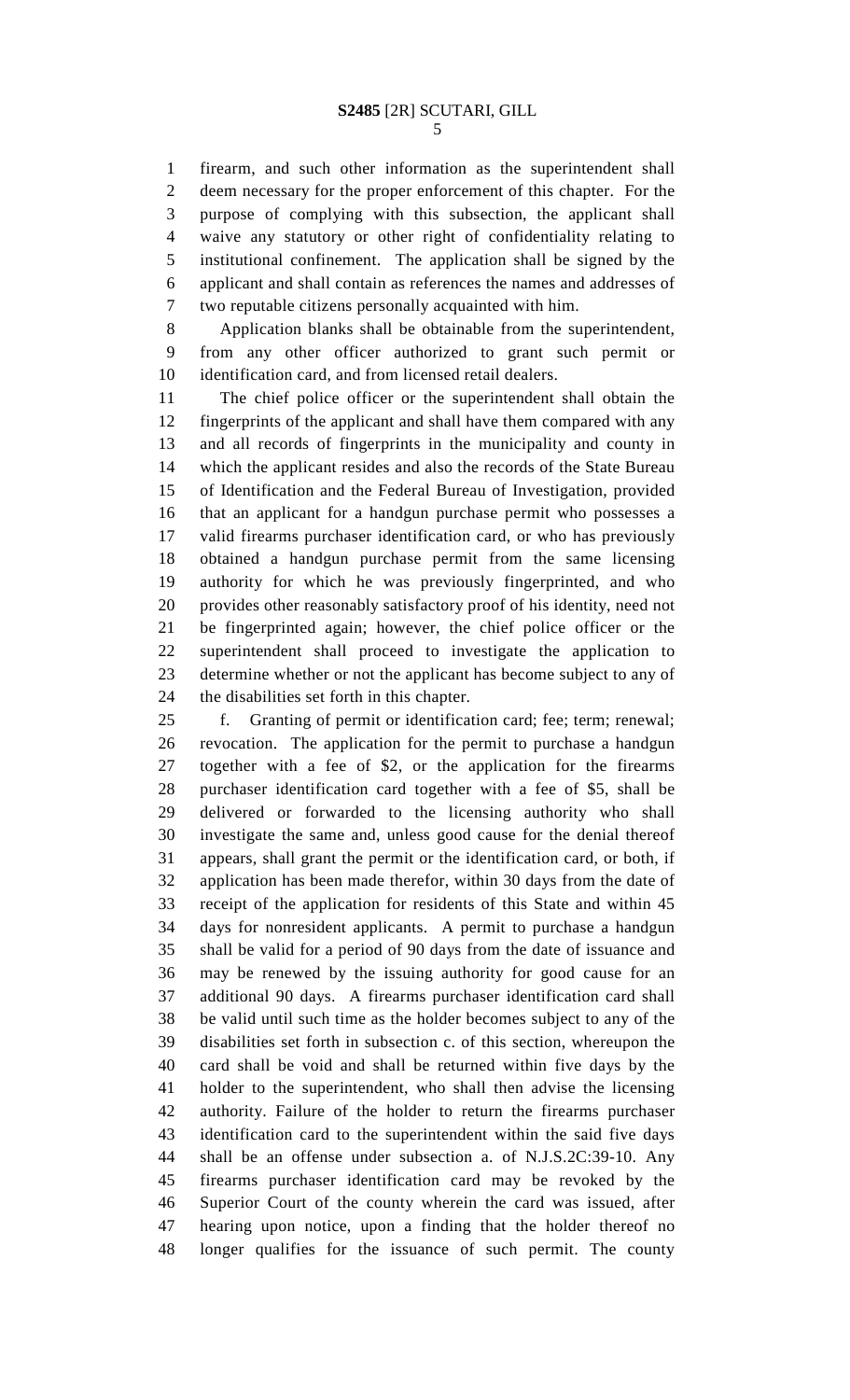1 prosecutor of any county, the chief police officer of any 2 municipality or any citizen may apply to such court at any time for 3 the revocation of such card.

4 There shall be no conditions or requirements added to the form 5 or content of the application, or required by the licensing authority 6 for the issuance of a permit or identification card, other than those 7 that are specifically set forth in this chapter.

8 g. Disposition of fees. All fees for permits shall be paid to the 9 State Treasury if the permit is issued by the superintendent, to the 10 municipality if issued by the chief of police, and to the county 11 treasurer if issued by the judge of the Superior Court.

12 h. Form of permit; quadruplicate; disposition of copies. The 13 permit shall be in the form prescribed by the superintendent and 14 shall be issued to the applicant in quadruplicate. Prior to the time 15 he receives the handgun from the seller, the applicant shall deliver 16 to the seller the permit in quadruplicate and the seller shall 17 complete all of the information required on the form. Within five 18 days of the date of the sale, the seller shall forward the original 19 copy to the superintendent and the second copy to the chief of 20 police of the municipality in which the purchaser resides, except 21 that in a municipality having no chief of police, such copy shall be 22 forwarded to the superintendent. The third copy shall then be 23 returned to the purchaser with the pistol or revolver and the fourth 24 copy shall be kept by the seller as a permanent record.

25 i. Restriction on number of firearms person may purchase. 26 Only one handgun shall be purchased or delivered on each permit 27 and no more than one handgun shall be purchased within any 30- 28 day period, but this limitation shall not apply to:

29 (1) a federal, State or local law enforcement officer or agency 30 purchasing handguns for use by officers in the actual performance 31 of their law enforcement duties;

32 (2) a collector of handguns as curios or relics as defined in Title 33 18, United States Code, section 921 (a) (13) who has in his 34 possession a valid Collector of Curios and Relics License issued by 35 the federal Bureau of Alcohol, Tobacco, Firearms and Explosives;

36 (3) transfers of handguns among licensed retail dealers, 37 registered wholesale dealers and registered manufacturers

38 (4) transfers of handguns from any person to a licensed retail 39 dealer or a registered wholesale dealer or registered manufacturer.

40 (5) any transaction where the person has purchased a handgun 41 from a licensed retail dealer and has returned that handgun to the 42 dealer in exchange for another handgun within 30 days of the 43 original transaction, provided the retail dealer reports the exchange 44 transaction to the superintendent; or

45 (6) any transaction where the superintendent issues an 46 exemption from the prohibition in this subsection pursuant to the 47 provisions of section 4 of P.L.2009, c.186 (C.2C:58-3.4).